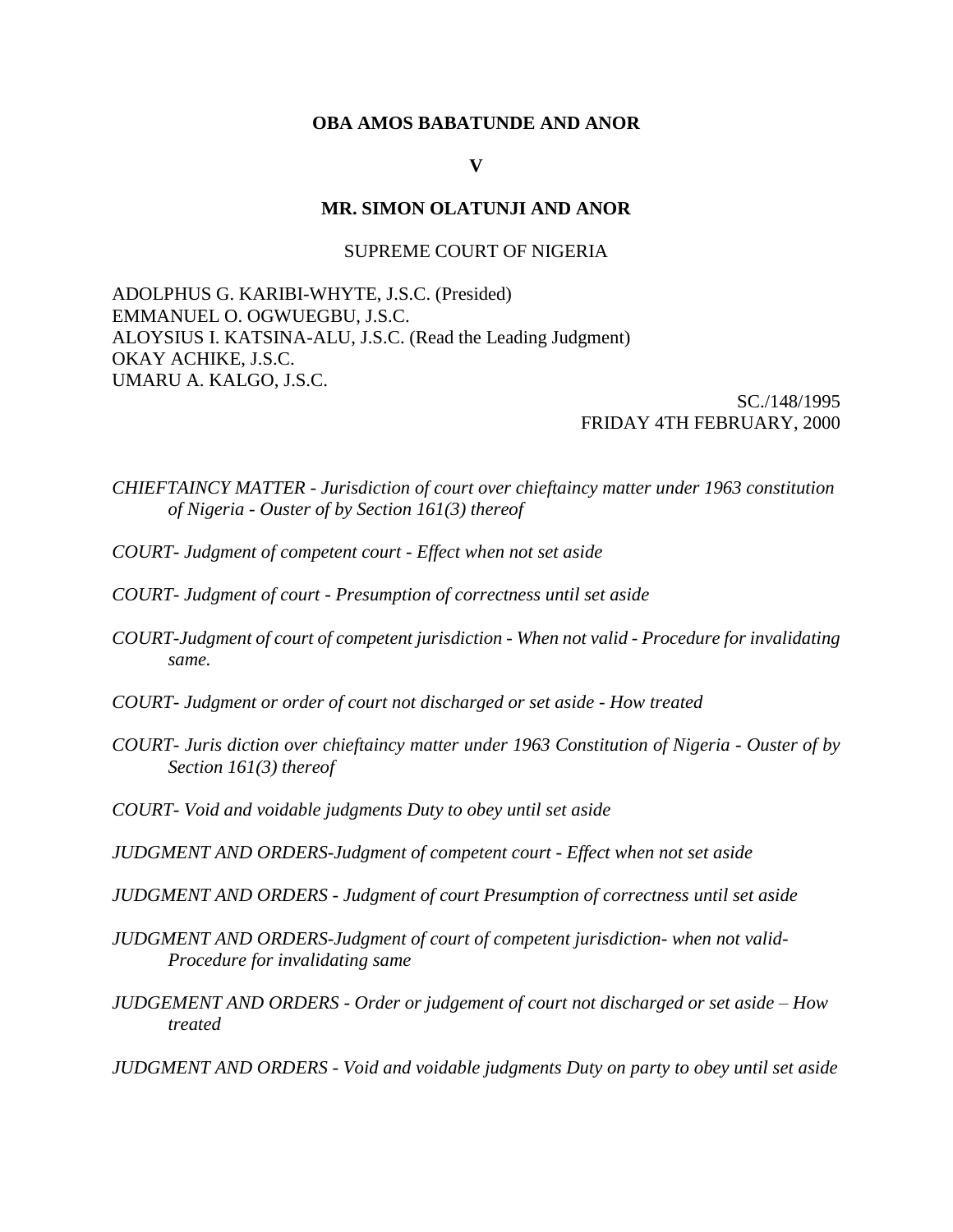### **Issue:**

Whether a person against whom a judgment is given or an order made can disobey and ignore it on the ground that it is null and void.

### **Facts:**

In 1989, after the demise of Odofin Gabriel Adewoye from Ile Oba Ibuoye to Ruling House, the respondents selected and presented one Chief Ajitoni Ibuoye to the 1<sup>st</sup> appellant to be appointed and installed as the Odofin of Arandun. The 1<sup>st</sup> appellant refused and rather accepted and approved the nomination of the 2nd appellant who was subsequently installed as Odofin of Arandun on 8th June, 1989. In consequence of this, the respondents brought an action in the Kwara State High Court at Omu-Aran.

At the trial court, the respondents as plaintiffs called witnesses and tendered

Exhibit 1. The appellants as defendants called 5 witnesses and tendered 8 Exhibits.

Exhibit 1 tendered by the respondents as plaintiffs in the trial court comprises the writ of summons, the pleadings, the proceedings and the judgment in Suit No.Z/11/67 in the High Court of Kwara State, Ilorin Judicial Division.

The parties in the present proceedings are privies to the parties in Exhibit 1 (Suit No. Z/11/67 between *Olukotun Adeniyi & Ors. vs. Amos Babatunde Alaran & Ors*.) In the present proceedings, the defendants who are appellants herein set up in their pleading a case different from the case canvassed by their predecessors in Exhibit 1. The trial judge, after an evaluation and consideration of the evidence, oral and documentary, entered judgment for the respondents as plaintiffs and held that the appellants as defendants cannot approbate and reprobate and that the issue decided in Exhibit 1 is valid and binding on the appellants especially, that Odasare or Ile Oba Ilufemiloye is not an odofin chieftaincy family.

Their appeal to the Court of Appeal was dismissed. The Court of Appeal in affirming the decision of the High Court also agreed that the contents of Exhibit 1 bind the appellants and that they could not resile from it.

The appellants further appealed to the Supreme Court and contended for the first time that the decision in Suit No. Z/11/67 Exhibit 1 by the Kwara State High Court was a nullity and that all subsequent proceedings were void as that court had no jurisdiction to hear and determine the case in view of the provisions of

Section 161(3) of the constitution of the Federation of Nigeria, 1963 which reads:

- "161(3) Notwithstanding anything in any other proviso of this Constitution (including in particular sections 32 and 53 of this Constitution) but without prejudice to the provision to subsection 4 of section 27 of this Constitution, no chieftaincy question shall be entertained by any court of law in Nigeria, and a certificate which is executed by an authority authorized in that behalf by a law coming into force in a territory on or after the date of the commencement of this Constitution (including a law passed before that date) and which states:
	- (a) that a particular person is or was, by reference to that territory a part of it, a chief of a specified grade at a specified time or during a specified period or
	- (b) that the provisions of a law in force in that territory relating to the removal or execution of chiefs or former chiefs from areas within the territory have been complied with in the case of particular person, shall be conclusive evidence as to the matter set in that statement."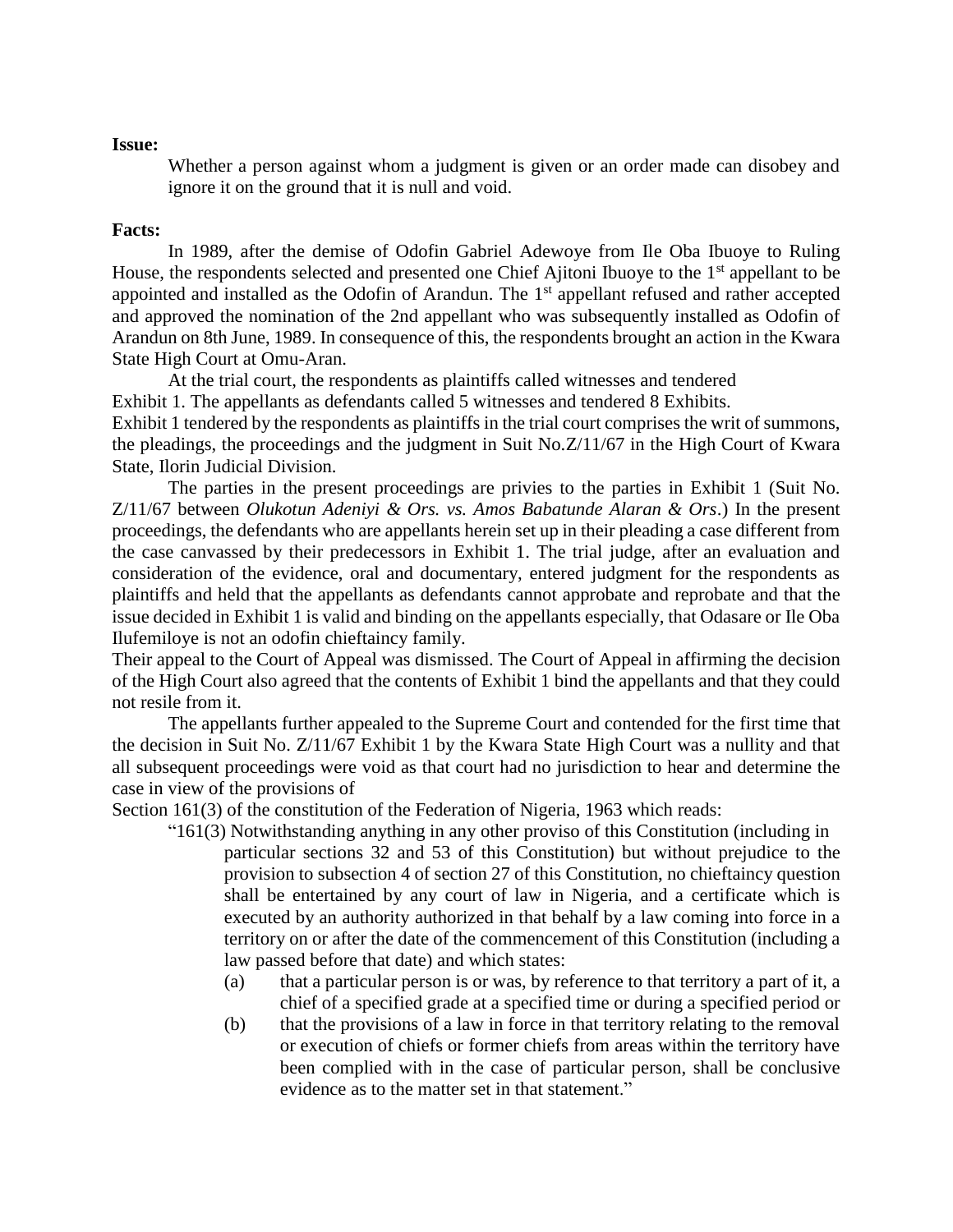The Supreme Court in a unanimous judgment dismissed the appeal and affirm the decision of the Court of Appeal.

# **Held** (*Unanimously dismissing the appeal):*

- **1.** *On lack of Jurisdiction in the High Court to entertain chieftaincy matter toby virtue of Section 161(3) of the 1963 Constitution of Nigeria-***The High Court of Kwara State which sat over suit No. Z/11/67 tr oul had no jurisdiction to entertain and decide upon the issues in that suit as no chieftaincy matter could be entertained by any court of law in Nigeria at that time by virtue of Section 161(3) of the 1963 Constitution**. [*P 886, paras E - F*]
- **2.** *On the bindingness of void judgment of court of unlimited jurisdiction until set aside* **The judgment contained in exhibit 1 Suit No. Z/11/67 was given without jurisdiction and therefore a nullity. But it is a decision of a court of unlimited jurisdiction which remains binding until set aside.** [P 886, paras. F- G) **Per OGWUEGBU, J.S.C. [P. 887, paras E - F]**

**"In the present proceedings, the Kwara State High Court which heard and determined Suit No. Z/11/67 is a court odo pbe aldoof unlimited jurisdiction and it would be most dangerous to allow a party or his counsel to determine whether its order was null or valid, regular or irregular. They should come to the court and not arrogate to themselves the power of determining the question. Until set aside, the proceedings and the judgment contained in Exhibit 1 subsist and bind the parties and their privies."**

**Per KALGO, J.S.C. [P. 889, paras C - D]** 

**"There is no doubt that at the time Exhibit 1 was made, it was not a valid decision as no court in Nigeria could validly entertain any chieftaincy matter under section 161(3) of the 1963 constitution. But since that decision had not been set aside by any court of law in Nigeria, and the Ilorin High Court being a court of unlimited jurisdiction, 11 judgment in exhibit 1, is still valid and subsisting and should not be discountenanced, ignored or disobeyed. See** *Issac vs. Robertson* **(1984) All E.R. 140 at 143**; *Rosek vs. A.C.B. Limited* **(1993) 8 NWLR (Pt. 312) 382;** *Aladegbemi vs. Fasanmade* **(1988)3 NWLR (Pt. 81) 129**; *Akinfolarin vs. Akinola* **(1994) 3 NWLR (Pt. 335) 659 at 676 - 677."**

**3.** *On proper approach to invalidate judgment or order of court-*

**The option open to a person against whom an order was made at or judgment given is to apply to the court to discharge the order or appeal against the judgment that it might be set aside as the case may be, for as long as the order or judgment existed, it must not be disobeyed**. *[P. 883, para G]*

**4.** On the bindingness of void judgment of court of competent o jurisdiction until set aside –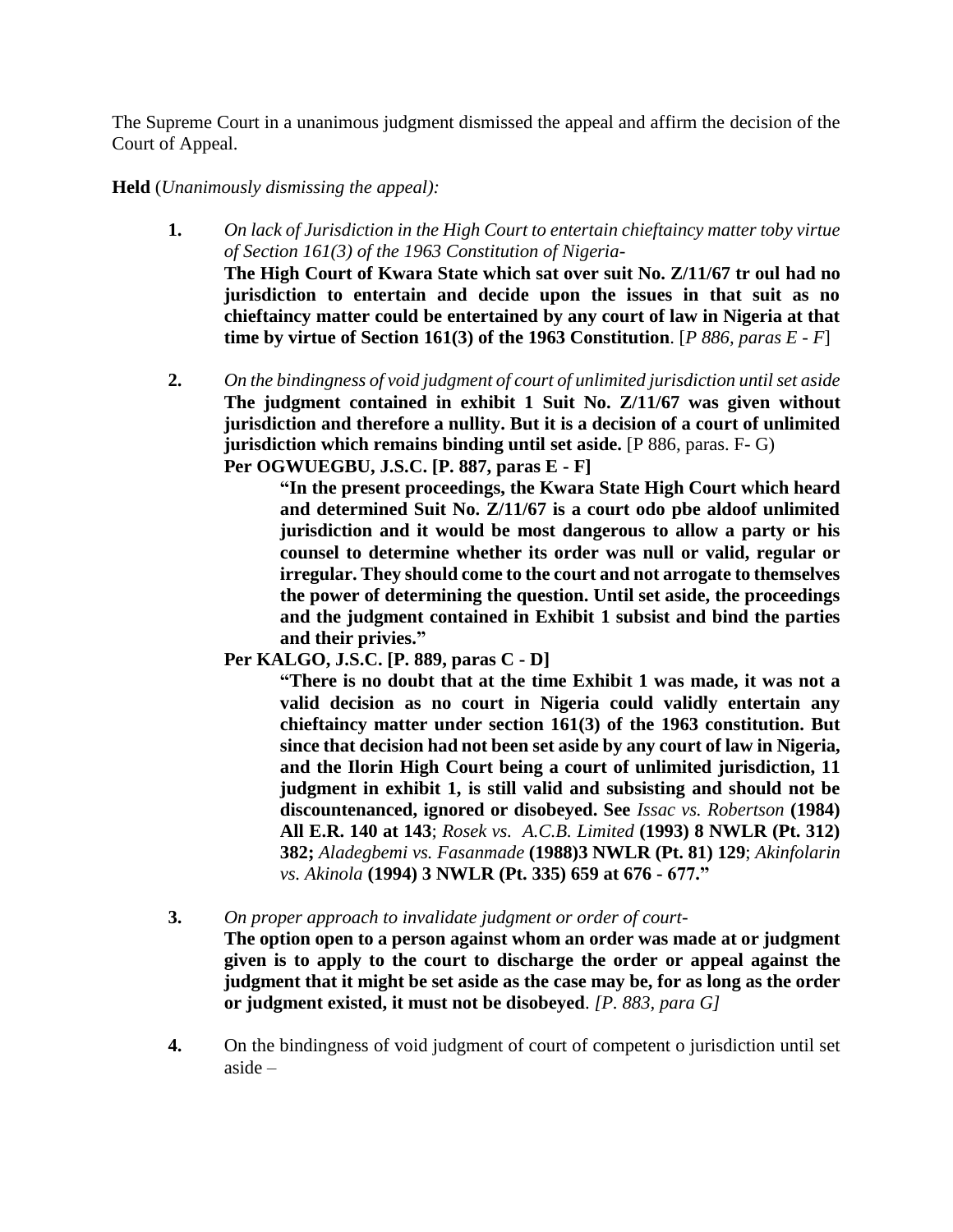**A judgment of a court of competent jurisdiction remains valid and binding, even where the person affected by it believes that it is void, until it is set aside by a court of competent jurisdiction.** [*Chuk vs. Cremer* **47 E.R 884**; *Hadkinson vs. Hadkinson* **(1952) 2 All E.R 567 referred to.]** *(P 883, para G]*

**Per KATSINA-ALU, J.S.C. [P. 883, para H- P. 884, paras A - C]** *Chuk v. Cremer* **(1846) 1** *Coop temp. Cott*. **342; 47 E.R. 884 Lord Cottenham, L.c. said: "A party, who knows of an order, whether null or valid, regular or irregular, cannot be permitted to disobey it...it would be most dangerous to hold that the suitors, or 86 their solicitors, could themselves judge whether an order was null or valid - whether it was regular or irregular. That they should come to the court and not take upon themselves to determine such a question. That the course of a party knowing of an order, which was null or irregular, and who might be affected by it, was plain. He should apply to the court that it might be discharged. As long as it existed, it must not be disobeyed." This view was re-echoed by Romer LJ in** *Hadkinson v. Hadkinson* **(1952) 2 ALL E.R. 567 where he said:** 

**"It is the plain and unqualified obligation of every person against, or in respect of, whom an order is made by a court of competent jurisdiction to obey it unless and until that order is discharged. The uncompromising nature of this obligation is shown by the fact that it extends even to cases where the person affected by an order believe it to be irregular or even void." In a nutshel1, the judgment of a court of competent jurisdiction subsists unless and until it is set aside even where person affected by it believes it to be void or irregular. The procedure for setting it aside is simple. The party affected must appeal against the judgment."**

**5.** *On presumption of validity of court judgment until set aside-*

**It is settled practice that there is a presumption of correctness in favour of a court's judgment. Unless and until that presumption is rebutted and the judgment is set aside, it subsists and must be - obeyed. It cannot for any reason under our law be ignored.** [*Oba Aladegbemi vs. Oba Fasanmade* **(1988) 3 NWLR (Pt. 81) 129 referred to.]** *[P. 884, para E)*

Per KATSINA-ALU, J.S.C. [P. 884, para H]

**"The appellants have argued that it was not necessary to bie o d have the decision in Suit No. Z/11/67 set aside on appeal. In the light of the law on this point which I have highlighted above, this argument is fallacious, it is badly flawed. The decision is valid and subsisting. And it is presumed correct. Until that presumption is rebutted on appeal and the decision is set aside, the person affected by it must obey it**.**"**

**6.** *On duty on a party to obey void and voidable orders of court until set aside-***A party who knows of an order or judgment, whether null or valid, regular or irregular given against him, by a court of competent jurisdiction cannot be permitted to disobey it. His unqualified obligation is to obey it unless and until**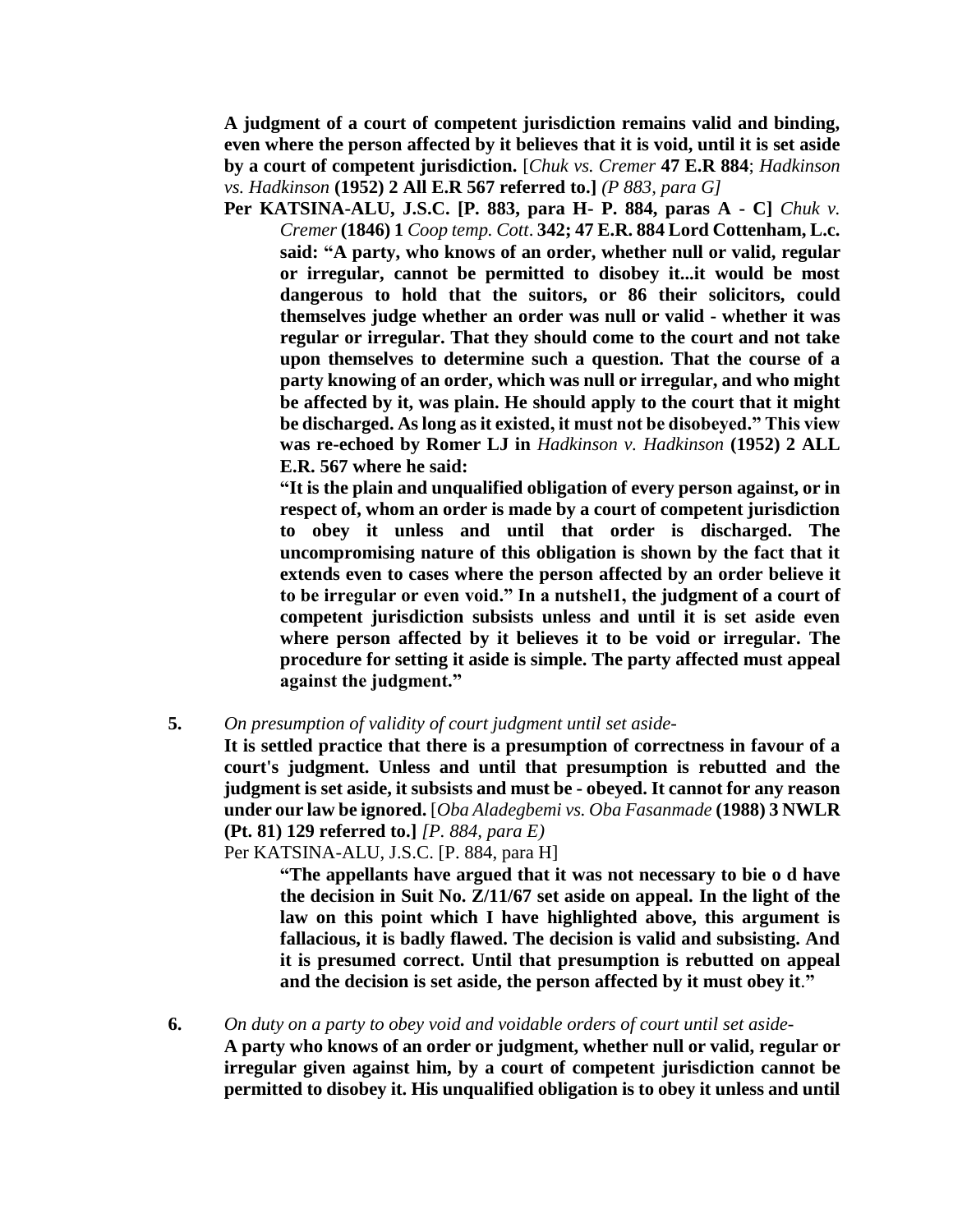**that order or judgment, has been discharged or set aside.** [*Chuks vs. Cremer* **47 E.R. 884;** *Hadkinson vs. Hadkinson* **(1952) 2 All E.R. 567**; *Rossek vs. A.B.C. Ltd* **(1993) 8 NWLR (Pt. 312) 382;** *J. C. Ltd. and Ors vs. Ezenwa* **(1996) 4 NWLR (Pt. 443) 391 referred to.]** *[P 884, para D]*

**7.** *On duty on a party to obey a judgment of competent court whether op at null or valid until set aside.*

**Per ACHIKE, J.S.C. [P. 888, para C - F]**

**"I would only wish to add one word or so. Matters appertaining to judicial orders or judgments, for that matter, are not generally treated with arrogance or levity. Speaking for myself, it is rather officious and treading on a perilous path for one to arrogate to oneself the right to choose and pick between court orders in terms of whether they are valid or null and void. In fact, since there is a strong presumption in favour of the validity of a court's order, it behoves everyone to keep faith with the order of the court. It makes no difference that** *ex facie* **it appears that the court that made the order is without jurisdiction because at the end of the day an order of the court subsist and must be obeyed until set aside by a court of competent jurisdiction. To, therefore, disobey an order of the court on the facied belief that the said order is null for any reason whatsoever - even if it subsequently turns out that the order in fact is proved to be null - is a risky and unadvisable decision because until the said order is finally determined to be null and void by the court, the order subsists with the sting attaching to it unmitigated.** 

Therefore, sheer common sense as well as prudence demands that every order of the court should be accorded due respect and no attempt made to flout the order on the flimsy reason that it is null and void."

## **Nigerian Cases Referred to in the Judgment:**

*Akinfolarin vs. Akinola* (1994) 3 NWLR (Pt. 335) 659. *J.C. Ltd. and Ors vs. Ezenwa* (1996) 4 NWLR (Pt. 443) 391 o *Oba Aladegbemi vs. Oba Fasanmade* (1988) 3 NWLR (Pt. 81) 129. *Odofin vs. Agu* (1992) 3 NWLR (Pt. 229) 350. *Rossek vs. A.B.C. Ltd* (1993) 8 NWLR (Pt. 312) 382

#### **Foreign Cases Referred to in the Judgment:**

*Chuk vs. Cremer* 47 E.R. 884 *Hadkinson vs. Hadkinson* (1952) 2 All E.R. 567 *Isaacs vs. Roberston* (1984) 3 All E.R. 140. *Macfoy vs. U.A.C. Ltd*. (1961) 3 All E.R 1169

### **Nigerian Statute Referred to:**

Constitution of Nigeria, 1963, Section 16l(3) oo leten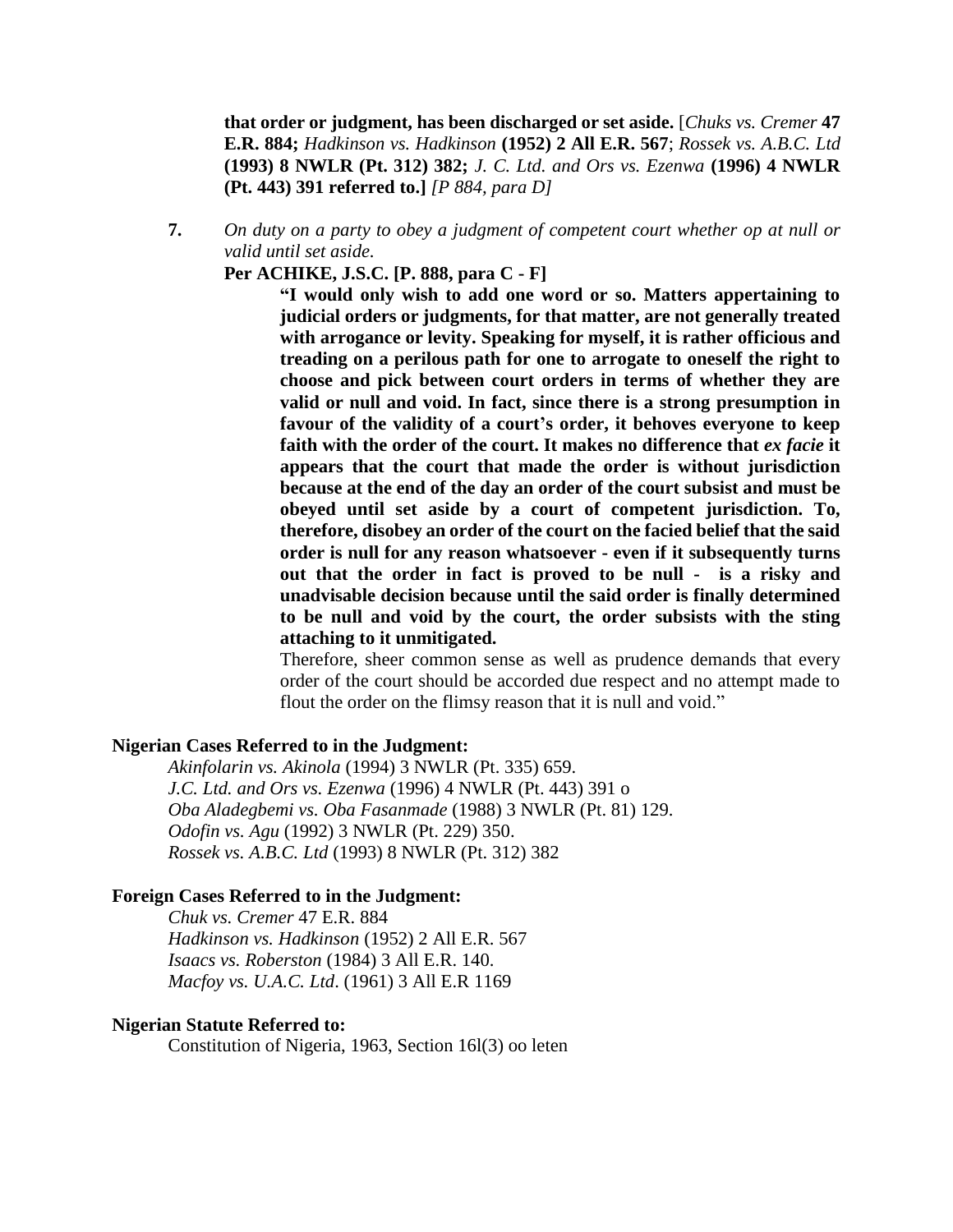## **Counsel:**

Babatunde Oshilaja, Esq. for the Appellants Yusuf Olaolu Ali Esq. S.A.N (with him L. O. Egbuwole) for the Respondents.

**KATSINA-ALU, J.S.C.** (Delivering the Leading Judgment): The main question that arises for determination in this appeal is: Whether a person against whom a judgment is given or an order made can disobey and ignore it on the ground that it is null and void. This is informed by the fact that, in the appellants' view, the decision in the earlier case in Suit No. Z/11/67 by the High Court of Kwara State was given without jurisdiction contrary to the provisions of Section 161(3) of the 1963 Constitution. The proceedings in that suit were admitted in evidence as Exhibit 1 in the present case. It was argued that the said proceedings were null and void and should have been treated as non-existent.

Section 161(3) of the 1963 Constitution reads:

- "161(3) Notwithstanding anything in any other provision of this Constitution b including in particular sections 32 and 53 of this Constitution) but without prejudice to the provision to subsection 4 of section 27 of this Constitution, no chieftaincy question shall be entertained by any be court of law in Nigeria, and a certificate which is executed by an authority authorized in that behalf by a law coming into force in a territory on or after the date of the commencement of this Constitution (including a law passed before that date) and which states:
	- (a) that a particular person is or was, by reference to that territory or a part of it, a chief of a specified grade at a specified time or during a specified period or
	- (b) that the provisions of a law in force in that territory relating to removal or execution of chiefs or former chiefs from areas within the territory have been complied with in the case of particular person, shall be conclusive evidence as to the matters set out in that statement."

Exhibit 1 tendered at the trial as I have already indicated, is a certified true copy of the Writ of Summons, Statement of Claim, Statement of Defence, the trial proceedings and the judgment of the High Court of Justice, Ilorin in Suit No. Z/11/1967 between *Olukotun Adeniyi and Anor vs. Amos Babatunde Alaran and Anor.* On the face of it, the subject matter in that case was a chieftaincy dispute. In that case, when in 1967 Adewoye Aromokeye from Ile Oba Ibuoye became the Odofin, the predecessors-in-title of the  $2<sup>nd</sup>$  appellant herein took the  $1<sup>st</sup>$  appellant Oba Amos Babatunde and the late Odofin Adewoye to court. That suit was dismissed. There was no appeal therefrom.

The facts of the present case are simple. In 1989, after the demise of Odofin Gabriel Adewoye from Ile Oba Ibuoye Ruling House, the respondents selected and presented one Chief Ajitoni Ibuoye to the  $1<sup>st</sup>$  appellant to be appointed and installed as the Odofin of Arandun. The  $1<sup>st</sup>$ appellant refused and rather accepted and approved the nomination of the 2nd appellant who was subsequently installed as Odofin of Arandun on  $8<sup>th</sup>$  June, 1989. In consequence of this, the respondents brought an action in the Kwara State High Court at Omu-Aran.

At the trial court, the respondents as plaintiffs sought the following reliefs in paragraph 16 of their Statement of Claim:-

"Declarations:

1. That under the native law and custom of Arandun the families of the 2nd Defendant are not entitled to ascend the stool of Odofin of Arandun.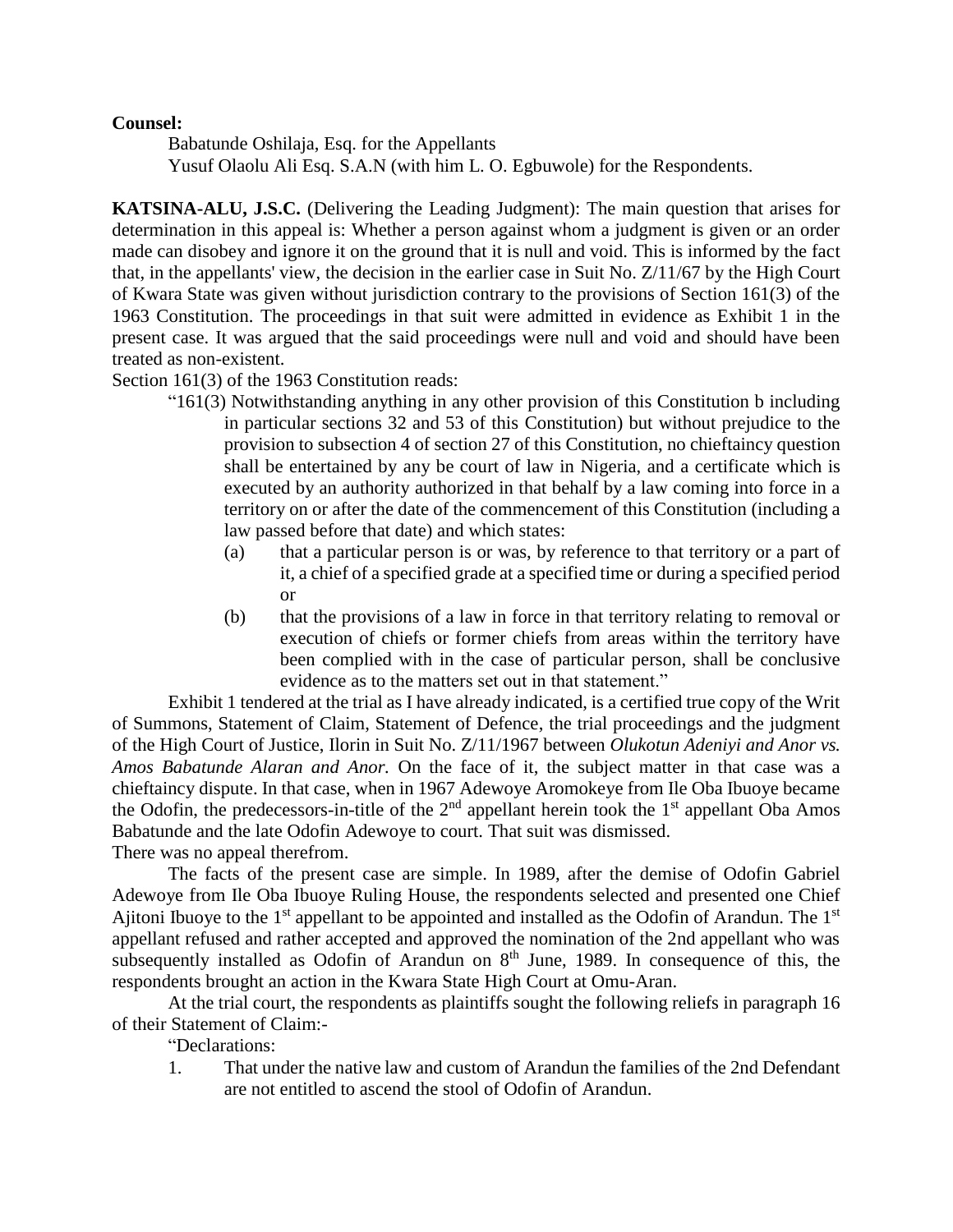- 2. That the appointment, installation and recognition of the  $2<sup>nd</sup>$  Defendant as Odofin of Arandun is irregular, null and void.
- 3. That Chief Ajitoni Ibuoye being the rightful nominee of the Ile-Oba Ibuoye Ruling Family is the rightful person to become the Odofin of Arandun immediately after Gabriel Adewoye (deceased).
- 4. Orders:
	- (i) Setting aside the purported nomination, appointment and installation of Ayinla Aransiola, 2nd defendant, as Odofin of Arandan.
	- (ii) Perpetual injunction restraining the defendants, their servants privies or any person whosoever deriving authority, permission or order from any of them, from recognizing or continuing to recognise, deal with, address regard the 2nd defendant as the Odofin of Arandun.
	- (iii) Perpetual injunction restraining the 2nd defendant from continuing henceforth from calling, introducing parading addressing or presenting himself either to defendants or any person(s) however and at any occasion or place as Odofin or Arandun..
	- (iv) Directing the defendants to appoint and instal Chief Ajitoni Ibuoye as Odofin of Arandun within 30 days from the date of judgment."

The plaintiffs called 3 witnesses and tendered Exhibit 1. The defendant called 5 witnesses and tendered 8 Exhibits. The learned trial judge, after an evaluation and consideration of the evidence, oral and documentary, entered judgment for the plaintiffs.

The defendants appeal to the Court of Appeal was, dismissed. They have fiurther appealed to this court.

As I have already indicated the question to be resolved is whether a person against, or in respect of, whom an order is made or a judgment is given by a court f competent jurisdiction can disobey and ignore it on the ground that it was null and void. In the context of this case, it was submitted for the appellants that a judgment or order given or made without jurisdiction is a nullity; that lack of jurisdiction in the court deprives the judgment or order of any valid existence and or effect whether by estoppel or otherwise. For this submission learned counsel relied on the case of *J.C. Ltd. vs. Ezenwa* (1996) 4 NWLR (Pt. 443) 395 at 414 - 415. It follows from that submission that the action in Suit No. Z/11/67 (Exhibit 1) did not lie when it was instituted because by virtue of section 161(3) of the Constitution of the Federation 1963 the pleadings, the entire proceedings and judgment in that suit (No. Z/11/67) are non existent and should not have been received in evidence. This is so because the provisions of Section 161(3) aforesaid, oust the jurisdiction of any court of law in Nigeria in matters relating to chieftaincy question. Since Suit No. Z/11/67 (Exhibit 1) involved the determination of a chieftaincy question no court of law in this country had the jurisdiction to hear and determine such question. That being so, it was contended, there could be no judgment (Exhibit 1) in a case that by constitutional law could not be heard. Learned counsel for the appellants relied on the case of *Governor of Oyo State vs. Afolayan* (1995) 8 NWLR (Pt. 413) 292 at 321 and 329.

For his part, learned counsel for the respondents submitted that unless and until Exhibit 1 is set aside by a competent court, it remains valid and binding and cannot therefore be ignored. He relied on the case of *Odofin vs. Agu* (1992) 3 NWLR (Pt. 229) 350 at 371 372.

In order to appreciate the submissions of counsel on the issue under consideration, it is necessary to reproduce the salient paragraphs of The Statement of Claim and the State of Defence.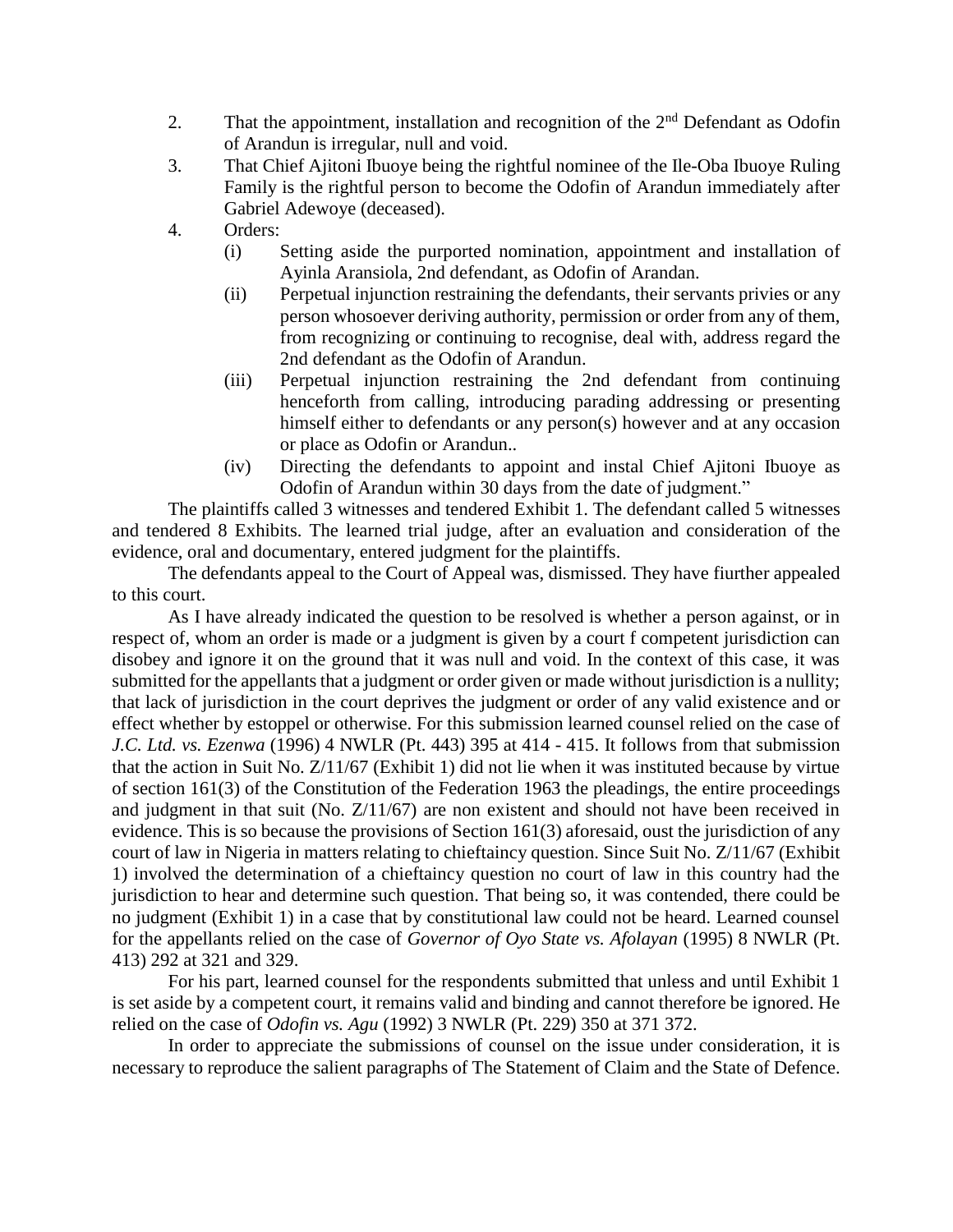The respondents as plaintiffs in paragraphs 9 - 13 of their amended Statement of Claim pleaded thus:

- "9 The Plaintiffs state that after the demise of Odofin Arandun, Odofin Awofaran from Ile Oba Ibuoye family, one Ajiboye Oyebanji from the family of the 2nd defendant in 1967 was wrongly nominated by Ilufemiloye family to ascend the throne, the  $1<sup>st</sup>$ defendant who was the Alaran of Arandun on the throne at the time failed, refused and rejected the nomination, rather he in good conscience accepted the nomination and appointment of Odofin Gabriel Adewoye. He accordingly installed him and continued to recongnise and accorded Odofin Adewoye respect until he died.
- 10. The Plaintiffs aver that the said Ajiboye Oyebanji and one Olukotun Adeniyi being dissatisfied with the appointment of Gabriel Adewoye filed a suit to challenge the appointment vide Suit No. Z/11/67, Olukotun Adeniyi, Ajiboye Oyebanji -vs. - Amos Babatunde Alaran and Gabriel Adewoye Odofin.
- 11. The Plaintiffs aver that the suit was dismissed; the plaintiffs plead and will tender at the hearing, the certified true copy of *Writ of Summons, the Statement of Claim,* the *Statement of Defence, the proceedings at trial and judgment of the Court.*
- 12. The Plaintiffs aver that Alaran, Amos Babatunde being the custodian of the people's custom and tradition in the Statement of Defence filed in the suit stated the position of Odofin Chieftaincy correctly. The Plaintiffs will give evidence of families entitled to become Odofin Arandun, the history and names of previous holders of the office and their relationship with the Plaintiffs.
- 13. The Plaintiffs aver that on the demise of Odofin Gabriel Adewoye the family or the Ruling House properly and validly entitled indeed nominated Chief Ajitomi Ibuoye to ascend the vacant stool but the 1<sup>st</sup> defendant in violation of the custom and tradition of Arandun; in contradiction of his avowed position in Suit No. Z/11/1967 stated above, nominated and installed the 2nd defendant as the Odofin off Arandun."

On the other hand, the appellants as defendants joined issue on the paragraphs of the amended Statement of Claim reproduced in paragraphs 12 and 18 of their Statement of Defence. They pleaded thus:

- "12. Further to paragraphs 9, 10, 11 and 12 of the Statement of Claim, the defendants aver as follows:
	- (i) That the 1st defendant never gave evidence to support any pleading in Suit No. Z/11/67 mentioned in paragraph 10 of the Statement of Claim:
	- (ii) That none of the defendants in the said case also gave evidence and that no body asserted in evidence in the said case that the 2nd defendant's family is not entitled to ascend the stool of Odofin.
- 18. The defendants shall contend at the trial of this case that suit No. Z/11/67 vest no right or interest on the plaintiff's family to the exclusion of the 2<sup>nd</sup> defendant's family or any of the four ruling houses to ascend to or monopolise the stool of Odofin of Arandun and neither was any evidence led nor any pronouncement made to justify the stand they now take in this case."

The learned trial judge in the course of his judgment observed at page 170 to 171 thus:

The next point for consideration on the issue of the native law and custom of Arandun regarding the Odofin chieftaincy title is the effect of exhibit 1 which is the record of proceedings and judgment in the case between 2nd defendants' relatives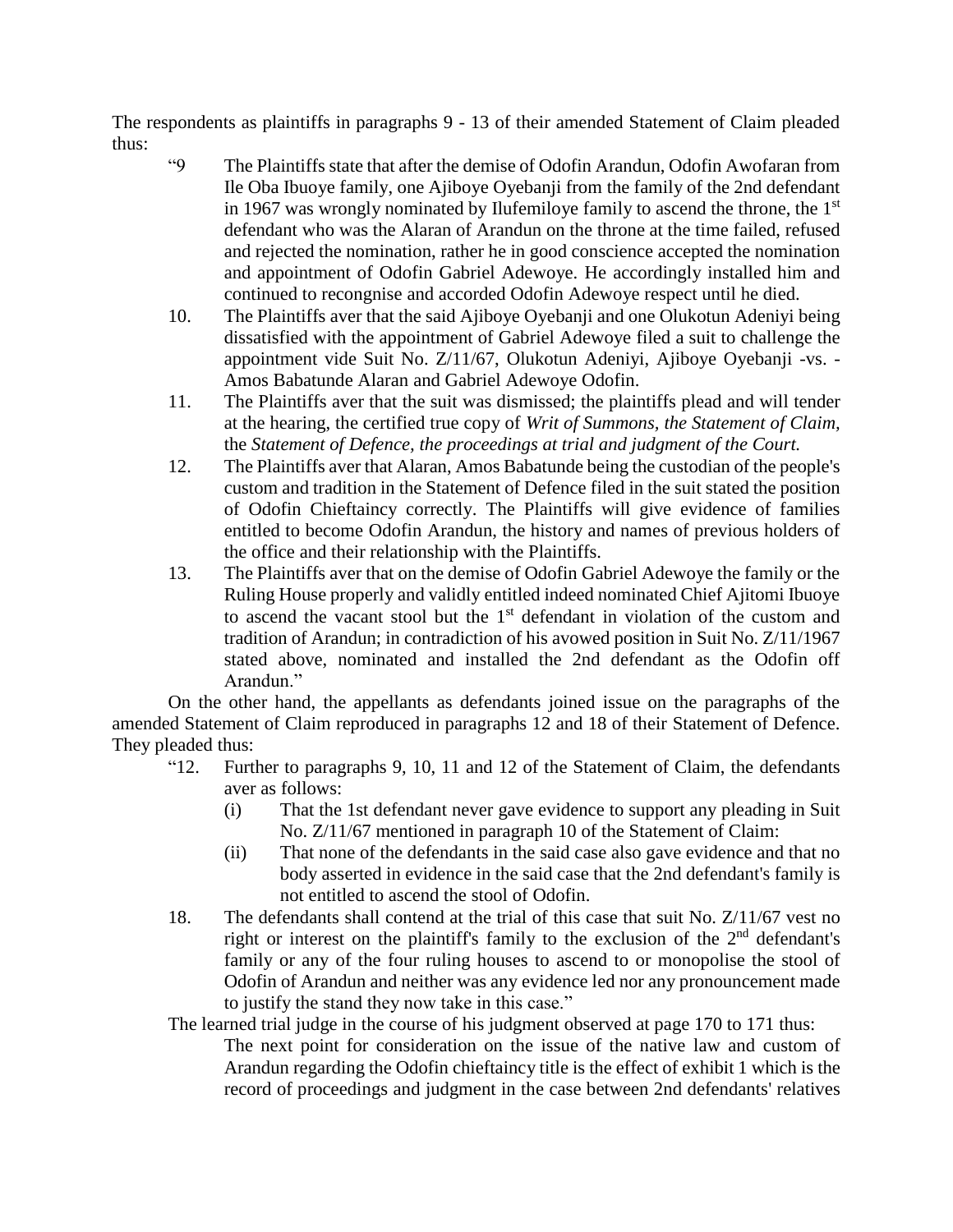on one hand and the 1st defendant with the late Odofin Gabriel Adewoye on the other hand. In exhibit 1 page 2 the plaintiffs therein claimed that there are 4 Odofin chieftaincy families at Arandun and that it was the turn of Oba llufemiloye family which has unanimously made its choice or and the  $2<sup>nd</sup>$  plaintiff therein and presented same to the 1st defendant (now the  $2<sup>nd</sup>$  defendant herein) for approval. The 2 defendants therein averred at page 4 that there are only 2 Odofin chieftaincy families Arandun rotating the title and they are:-

- (1) The house of Odun and
- (2) The house of Odofin Alaran

They went further that lle Oba Ilufemiloye is not an Odofin house.

In its judgment which was not appealed against, the court at page 14 dismissed the plaintiff's action. That specifically is a decision on the issue of the right of lle Oba Ilufemiloye to ascend the Odofin stool. *It is a valid subsisting and extant judgment by a competent court* which has decided against the right of the unanimous choice 6 of Ile Oba Ilufemiloye to ascend the Odofin Stool. The 2nd defendant said that he was then aware of the litigation by his relatives."

The learned trial judge continued at page 172 as follows:

"Can the 1st and 2nd Defendants resile from the position taken in exhibit 1? I think not, in exhibit 1, the  $1<sup>st</sup>$  plaintiff who was the Olukotun and in that capacity, chief of lle Oba Ilufemiloye and the 2nd plaintiff who was the unanimous choice of the family for Odofin bolilulo stool were in the circumstance fighting the battle of the entire family. This is clearly borne out by their pleadings. The battle line was drawn between Ile Oba llufemiloye and the Alaran of Arandun from Ile Odun and the then Odofin from lle Oba Ibuoye. The issue centered on the right or otherwise of Odosare to fill the Odofin stool. The decision is unequivocal that it had no such right."

The court below affirmed the decision of the court of trial. It agreed that contents of exhibit I bind the appellants and that they could not reside from it.

I think the option open to a person against whom an order was made or judgment given is plain. He should apply to the court to discharge the order or appeal against the judgment that it might be set aside as the case may be. This is good sense, for as long as the order or judgment existed, it must not be disobeyed. A judgment of a court of competent jurisdiction remains valid and binding, even where the person affected by it believes that it is void, until it is set aside by a court of competent jurisdiction. In *Chuk v. Cremer (1846) 1 Coop temp. Cott. 342; 47* E.R. 884 Lord Cottenham, L.C. said:

> "A party, who knows of an order, whether null or valid, regular or irregular, cannot be permitted to disobey it… it would be most dangerous to hold that the suitors, or their solicitors, could themselves judge whether an order was null or valid - whether it was regular or irregular. That they should come to the court and not take upon themselves to determine such a question. That the course of a party knowing of an order, which was null or irregular, and might be affected by it, was plain. He should apply to the court that it might be discharged. As long as it existed, it must not be disobeyed."

This view was re-echoed by Romer LJ in *Hadkinson v. Hadkinson (1952) 2 ALL E. R. 567* where he said: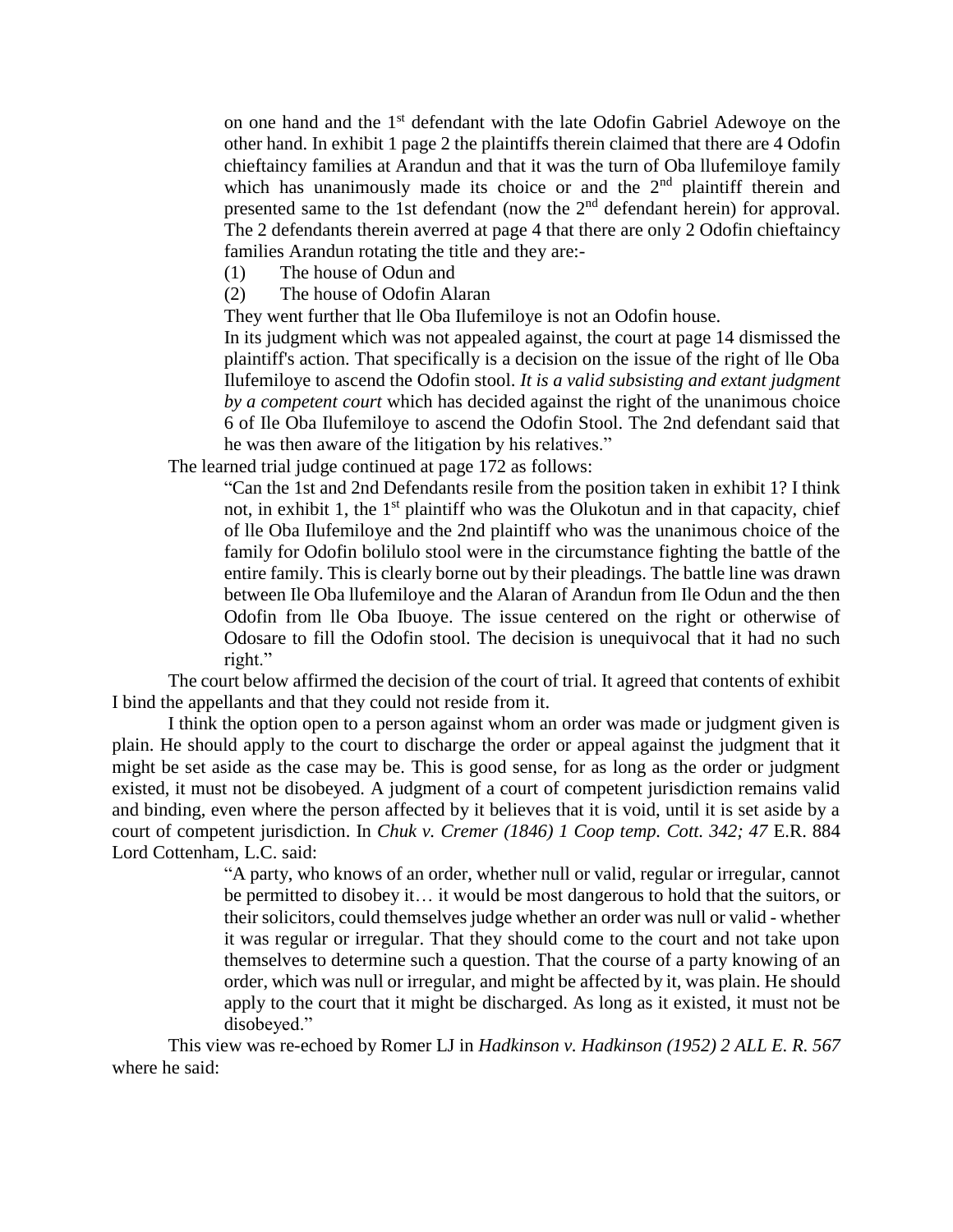"It is the plain and unqualified obligation of every person against, or in respect of, whom an order is made by a court of competent jurisdiction to obey it unless and until that order is discharged. The uncompromising nature of this obligation is shown by the fact that it extends even to cases where the person affected by an order believe it to be irregular or even void."

In a nutshell, the judgment of a court of competent jurisdiction subsists unless and until it is set aside even where the person affected by it believes it to be or irregular. The procedure for setting it aside is simple. The party affected must appeal against the judgment.

The position clearly therefore is this. That a person, who knows of a judgment, whether null or valid given against him, by a court of competent jurisdiction cannot be permitted to disobey it. His unqualified obligation is to obey it unless and until that judgment has been set aside. *Rossek v. A.C.B. Ltd* (1993) 8 N. W.L.R. (Pt. 312) 382; *Hadkinson vs. Hadkinson* (1952) 2 ALL E.R. R 567. It is settled practice that there is a presumption of correctness in favour of a court's judgment. Unless and until that presumption is rebutted and the judgment is set aside, it subsists and must be obeyed. It cannot for any reason under our law be ignored. In *Oba Aladegbemi vs. Oba Fasanmade* (1988) 3 NWLR (Pt. 81) 129 Eso JSC held thus:

> "… for a court of competent jurisdiction, not necessarily of unlimited jurisdiction (and I will come to this anon) has jurisdiction to decide a matter rightly or wrongly. If that court never had jurisdiction in the matter, then its decision is, without jurisdiction, void, but then should a court of law not even decide the point? That is, the court without jurisdiction decided without jurisdiction? Should the decision just be ignored? Surely it would not make for peace and finality which a decision of a court seeks to attain. It would at least be against public policy for persons, without the backing of the court, to pronounce a court decision a nullity, act in breach of the decision whereas, others may set out to obey it. In my respectful view, it is not only desirable but necessary to have such decisions set aside first by another court before any act is built upon it despite the colourful diction of the law Lord in *U.A.C. vs. Macfoy* (supra)."

The appellants have argued that it was not necessary to have the decision in Suit No. Z/11/67 set aside on appeal. In the light of the law on this point, which I have highlighted above, this argument is fallacious; it is badly flawed. The decision is valid and subsisting. And it is presumed correct. Until that presumption is rebutted on appeal and the decision is set aside, the person affected by it must obey it.

In the light of the foregoing, this appeal must fail. Accordingly, I dismiss it and affirm the decision of the court below. The respondents are entitled to costs which I assess at N10,000.00.

**KARIBI-WHYTE, JSC.:** I have read the judgment of my learned brother A. I. Katsina-Alu in this appeal. I agree entirely with him that the appeal be dismissed, and the judgment of the Court below affirmed. I also hereby dismiss the appeal of the Appellants herein and affirm the judgment of the Court of Appeal. I assess the costs in favour of the Respondents at N10,000.

**OGWUEGBU, JSC.:** I have read the judgment just delivered by my learned brother Katsina-Alu, J.S.C. and I agree with it. The bone of contention in this appeal turns on Exhibit 1 tendered by the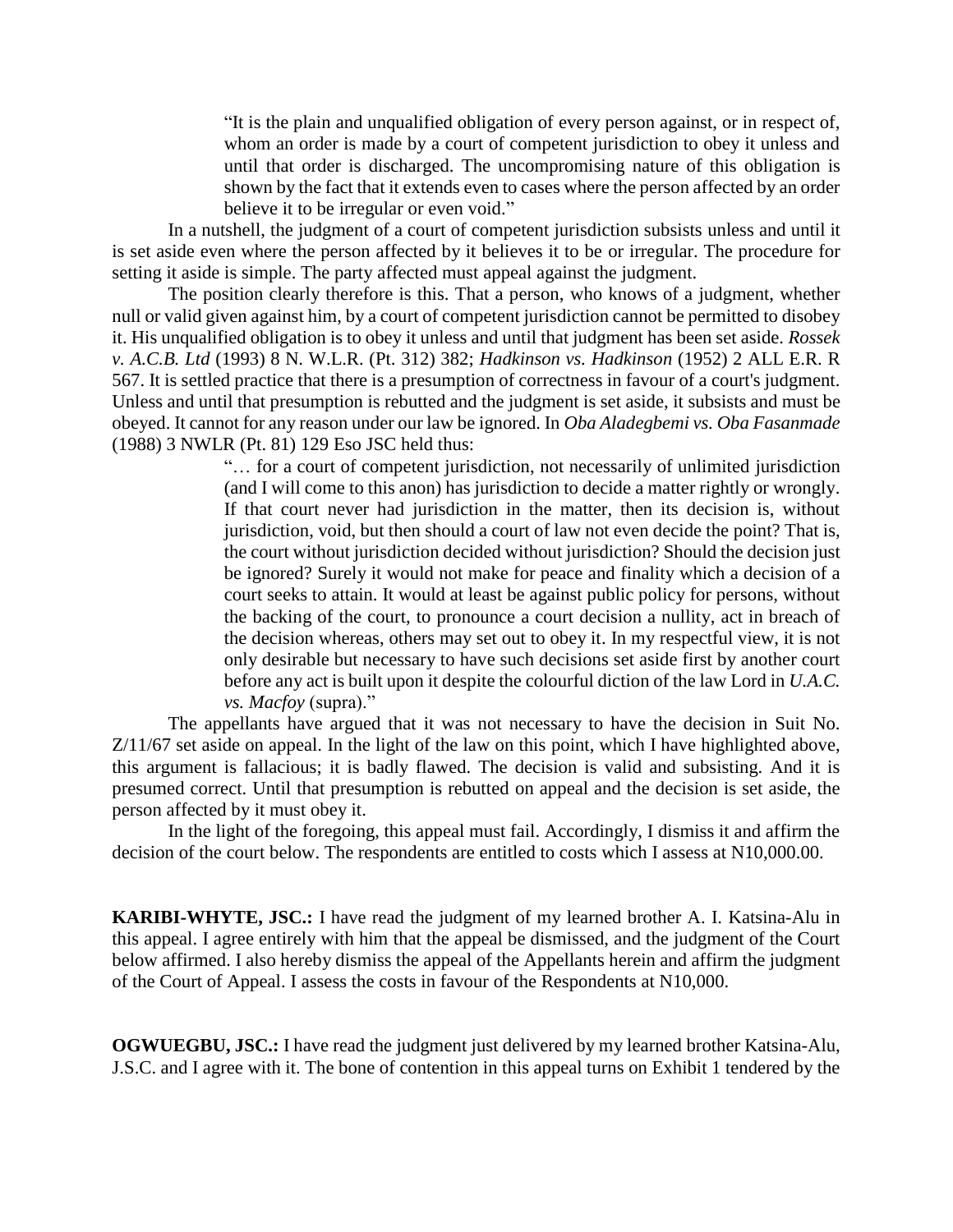plaintiffs at the trial court. It comprises the writ of summons, the pleadings, the proceedings and the judgment in Suit Z/11/67 in the High Court of Kwara State, Ilorin Judicial Division.

The parties in the present proceedings are privies to the parties in Exhibit 1 *(Olukotun Adeniyi & Ors. vs. Amos Babatunde Alaran & Ors.).* In the present proceedings, the defendants who are appellants herein set up in their pleading a case different from the case canvassed by their predecessors in Exhibits 1. The learned trial judge held that they cannot approbate and reprobate and that the issue decided in Exhibit 1 is valid and binding on them especially, that Odasare or Ile Oba Ilufemiloye is not an Odofin chieftaincy family. Their appeal to the court below was dismissed. In dismissing the appeal, the court below held as follows:

> "The subject matter in Exh. 1 which was the right or entitlement of on the Ile Oba Ilufemiloye to the Odofin stool is the same as the present case. The judgment in Exh. 1 was made by a court of competent jurisdiction and there was no appeal therein…

> Consequently, the contents of Exh. 1 bind the appellants and now they cannot resile from it."

In their further appeal to this Supreme Court, the defendants for the first time took the point that the purported decision in Exhibit 1 by the Kwara State High Court was a nullity and that all subsequent proceedings were void as that court had no jurisdiction to hear and determine the case in view of the provisions of section 161(3) of the Constitution of the Federation of Nigeria, 1963 which reads:

- "161(3)Notwithstanding anything in any other provision of this Constitution (including in particular sections 32 and 53 of this Constitution) but without prejudice to provision to subsection (4) of section 27 of this constitution, no chieftaincy question shall be entertained by any court of Law in Nigeria, and a certificate which is executed by an authority authorized in that behalf by a law coming into force in a territory on or after the date of the commencement of this Constitution (including a law passed before that date) and which states:
- (a) that a particular person is or was, by reference to that territory or a part of it, a chief of a specified grade at a specified time or during specified period or;
- (b) that the provisions of a law in force in that territory relating to the removal or execution of chiefs or former chiefs from areas within shall be conclusive evidence as to the matters set out in that statement."

Relying on the above constitutional provision, it was submitted in the appellants' brief as follows:

> "Respectfully invite the Supreme Court to examine Exhibit 1 aforesaid upon which the judgment and order of the Court of Appeal is based and humbly submit that the provisions of section 161(3) of o the Constitution of the Federation, 1963 (supra) not having been repealed or rendered in-operative in 1967 when Suit No. Z/11/67 was commenced, the action in Suit No Z/11/67 does not lie when it was instituted and in contemplation of the constitutional law quoted above, the suit No. Z/11/67, pleadings filed therein, the entire proceedings and the purported judgment thereof are non-existent and should never have been received in evidence and if wrongly admitted should have been discountenanced. Submit that the provisions of section 161(3) aforesaid, oust the jurisdiction of any Court of Law in Nigeria in matters relating to Chieftaincy question or nomination, selection, appointment and installation of a chief…,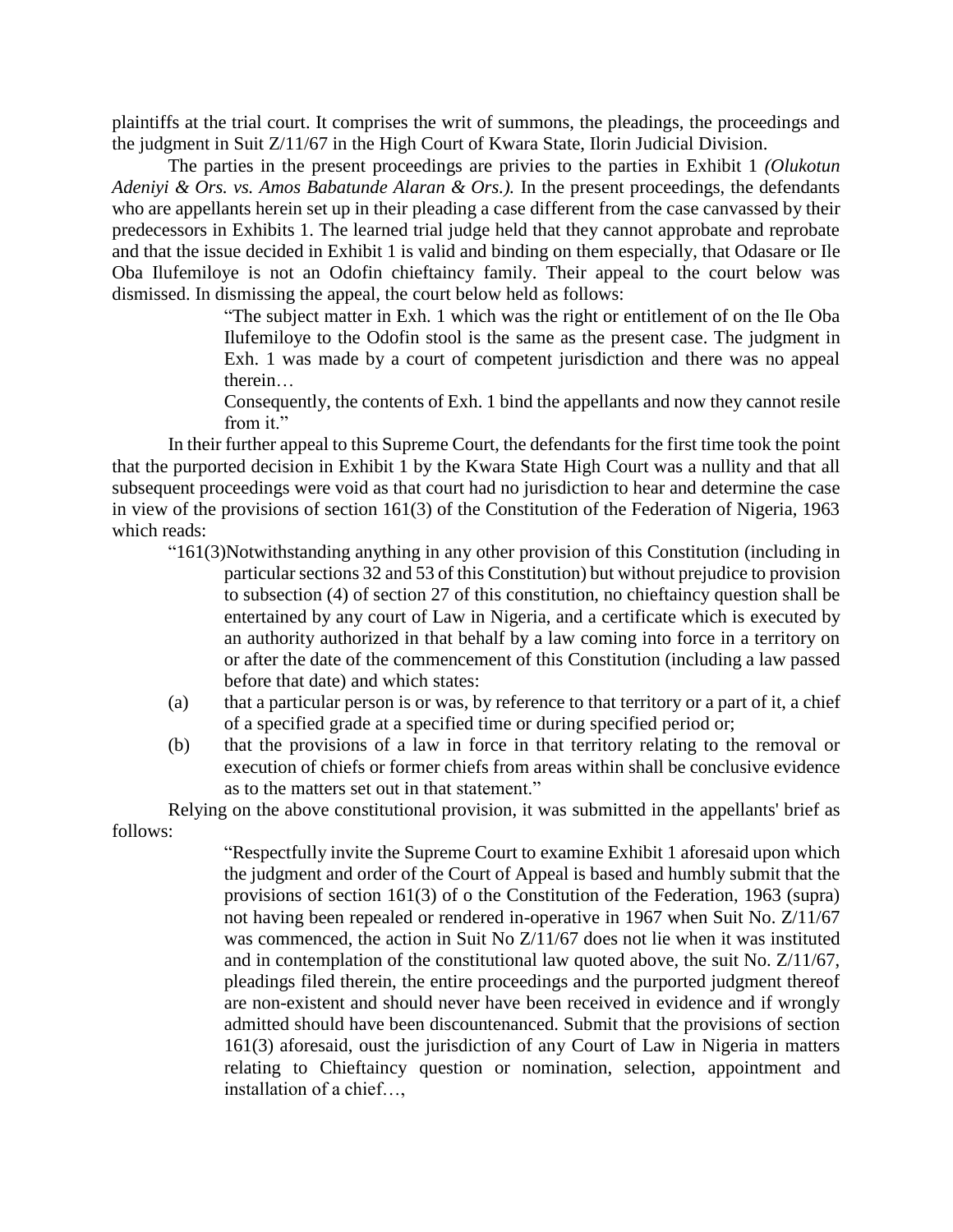The cases of *Governor of Oyo State & Ors. vs. Afolayan* (1995) 8 NWLR (Pt. 413) 292, *J.C. Ltd & Ors. vs. Ezenwa* (1996)4 NWLR (Pt. 443)391 and *Madukolu vs. Nkemdilim* (1962) 4 N.N.L.R. 587were cited and relied upon by the appellants.

Clearly, the High Court of Kwara State which sat over Suit No. Z/11/67 had no jurisdiction to entertain and decide upon the issues in that suit as no chieftaincy matter could be entertained by any court of law in Nigeria at that time by virtue of section 161(3) of the 1963 Constitution the defendants against whom the judgment was given have shown by reference to section 161(3) of the 1963 Constitution the invalidity of the proceedings contained in Exhibit 1.

I agree that the judgment contained in exhibit 1 was given without jurisdiction and therefore a nullity. But it is a decision of a court of unlimited jurisdiction which remains binding until set aside. "The defendants made no attempt to get the court declare it nullity. It was either they did not seek legal advice or they were advised that it was not necessary to do so relying on the dictum of Lord Denning, M. R. in *Macfoy vs. U.A.C. Ltd*. (1961) 3 All E. R. 1169 at 1172 where he said:

> "If an act is void, then it is in law a nullity. It is not only bad, but incurably bad. There is no need for an order of the court to set it aside. It is automatically null and void without more ado, though it is sometimes convenient to have the court declare it to be so …"

The Judicial Committee of the Privy Council had opportunity to correct the above dictum which is capable of misleading an unwary practitioner in the case of *Isaacs vs. Roberston* (1984) 3 All E.R. 140 at 143 where Lord Diplock observed as follows:

> "Their Lordship would, however, take this opportunity to point out that in relation to orders of a court of unlimited jurisdiction it is misleading to seek to draw distinctions between orders that are "void" in the sense that they can be ignored with impunity by those persons to whom they are addressed, and orders that are voidable" and may be enforced unless and until they are set aside. Dicta that refer to the possibility of their being such a distinction between orders to which the descriptions "void" and "voidable" respectively have been applied can be found in the opinions given by the Judicial Committee of the Privy Council in *Marsh vs. Marsh* (1945)A.C. 271 at 284 and *Macfoy vs. United African Co. Ltd*. (1961) 3 All E.R. 1169;(1962) A.C. 152; but in neither of those appeals nor in any other case to which counsel has been able to refer their Lordship has any order of a court of unlimited jurisdiction been held to fall in a category of court orders that can simply be ignored because they are *void ipso facto* without there being any need for proceedings to have them set aside.. The contrasting legal concepts of voidness and voidability form party of the English law of contract. They are inapplicable to orders made by a court of unlimited jurisdiction in the course contentious litigation."

A similar view was expressed as far back as 1846 in the case of *Chuks vs. Cremer* 47 E.R. 884 at 885 where it was held that a party who knows of an order, whether null or valid, regular or irregular, cannot be permitted to disobey it. He should apply to the court to have it discharged and as long as it exists, it must not be disobeyed. *See also Rossek and Ors. vs. A.C.B. Ltd*. *and Ors.* (1993) 8 NWLR (Pt. 312) 282 at 434 -435 and J. C. Ltd, and *Ors. vs. Ezemwa Supra* at 414 -415.

In the present proceedings, the Kwara State High Court which heard and determined suit No. Z/11/67 is a court of unlimited jurisdiction and it would be most dangerous to allow a party or his counsel to determine whether its order was null or valid, regular or irregular. They should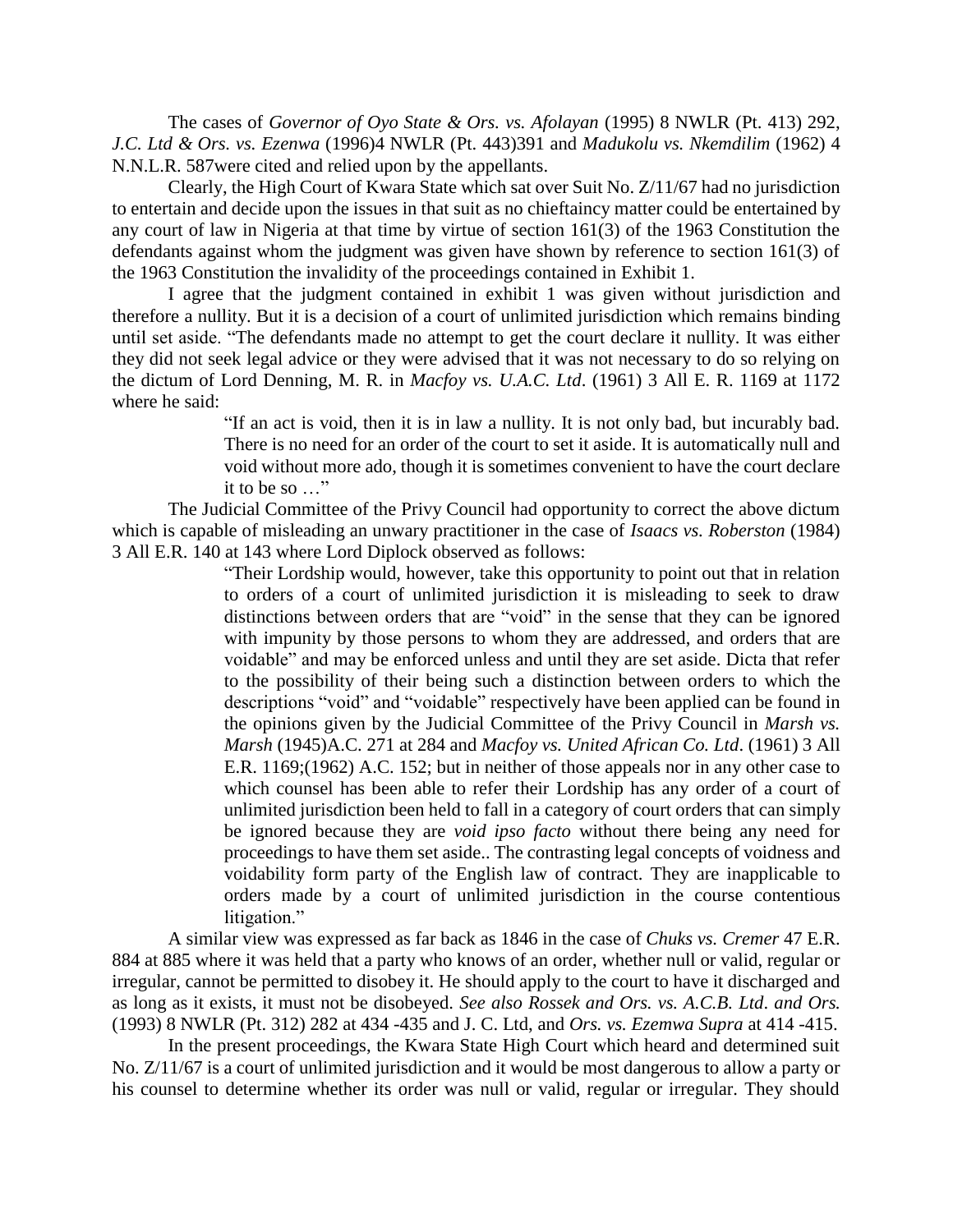comes to the court and not to arrogate to themselves the power of determining the question. Until set aside, the proceedings and the judgment contained in Exhibit 1 subsist and bind the parties and their privies.

For the above reasons and fuller reasons contained in the judgment of my learned brother Katsina-Alu, JSC., I too dismiss the appeal and affirm the decision of the court below. There will be cost of N10,000.00 in favour of the plaintiffs.

**ACHIKE, J.S.C.:** I have had a preview of the leading judgment delivered by my learned brother, Katsina-Alu, J.S.C., I entirely agree with him.

The material facts in this appeal have been lucidly set out in the leading judgment; I respectfully wish to adopt them as mine. In an earlier case, Suit No. Z/11/67, i.e. *Olukotun Adeniyi and Anor vs. Amos Babatunde Alaran and Anor.,* otherwise referred to, and its certified copy was admitted in evidence in the present case, as Exhibit 1, the appellants herein believed that the proceedings in Exhibit 1 were null and void. In that case, Exhibit 1, when Adewoye Aromokeye from lle Oba Ibuoye Ruling House was the Odofin in 1967, the  $2<sup>nd</sup>$  appellant's predecessors- intitle took action against 1<sup>st</sup> appellant, Oba Amos Babatunde and the Late Odofin Adewoye. The said suit was dismissed and was not appealed against. After the death of Odofin Adewoye, the respondents selected one Chief Ajitoni Ibuoye to the 1<sup>st</sup> appellant to be appointed as the Odofin of Arandun. The 1<sup>st</sup> appellant refused and preferred and approved the nomination of the 2nd appellant who was installed as Odofin of Arandun on 8th June, 1989. As a result, the respondents instituted an action in the High Court at Omu-Aran, Kwara State and claimed three declarations and four orders. Judgment was entered in favour of the plaintiffs and the appeal to the lower court was dismissed. They now further appealed to this court.

In the appeal, it was *inter alia* submitted on behalf of the appellants that the respondents were not entitled to rely on Exhibit 1 as the proceedings in respect thereof were incompetent and null. The issue that fell for determination herein is whether a person against whom an order is made or a judgment is given by a court of competent jurisdiction can disobey or ignore it on the ground that it was null and void.

I would only wish to add one word or so. Matters appertaining to judicial orders or judgments, for that matter, are not generally treated with arrogance or levity. Speaking for myself, it is rather officious and treading on a perilous path for one to arrogate to oneself the right to choose and pick between court orders in terms of whether they are valid or null and void. In fact, since there is a strong presumption in favour of the validity of a court's order, it behaves everyone to keep faith with the order of the court. it makes no difference that *ex facie* it appears that court that made the order is without jurisdiction because at the end of the day an order of the court subsist and must be obeyed until set aside by a court of competent jurisdiction. To, therefore, disobey an order of the court on the facied belief that the said order is null for any reason whatsoever - even if it subsequently turns out that the order in fact is proved to be null is a risky and unadvisable decision because until the said order is finally determined to be null and void by the court, the order subsists with the sting attaching to it unmitigated.

Therefore, sheer common sense as well as prudence demands that every order of the court should be accorded due respect and no attempt made to flout the order on the flimsy reason that it is null and void. See *Odofin vs. Agu* (1992) 3 NWLR (Pt. 229) 350, at 371 372 and *Chuk vs. Cremer* (1846) 47 E.R 884.